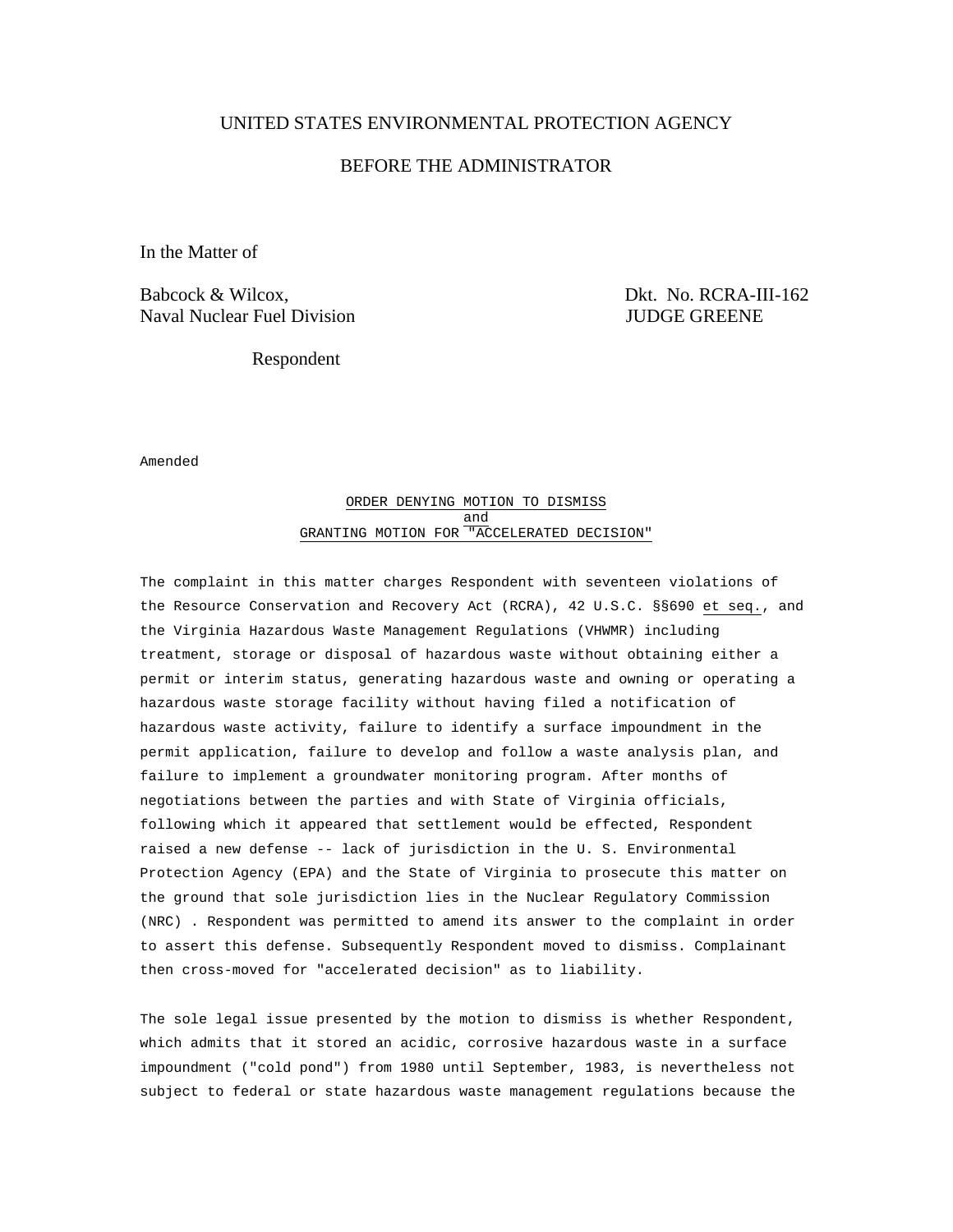facility was allegedly "contaminated" by uranium enriched in the U-235 isotope ("enriched uranium") . The presence of enriched uranium would bring the facility within the exclusive jurisdiction of the NRC or the U. S. Department of Energy pursuant to 42 USC §§2011-2013 and regulations issued pursuant to authority thereunder. In order to prevail, Respondent must show (1) that the cold pond contained a "radioactive mixed waste" as defined by the regulations,  $\frac{1}{2}$ and (2) that the impoundment area did in fact contain such radioactive mixed waste for the entire period from November 19, 1980, when the RCRA regulations became effective, until September, 1983.

In 1990, Respondent discovered that roof run-off from a building contained minute quantities of enriched uranium, that this water was recycled and mixed with water from a cleaning process performed at the facility, and that the runoff water contaminated the hazardous waste pond with a small amount of radioactive material. As discussed below, Respondent cannot prevail on the facts in showing contamination with enriched uranium prior to the actual discovery in 1990, and, even if it could, cannot prevail at law inasmuch as the belatedly discovered enriched uranium in the sludge from Respondent's landfill and wastewater treatment system hardly rises to the level of contamination contemplated by the regulations.

The facts here are clear: (1) Respondent operated a hazardous waste impoundment from 1972 until at least September, 1983; (2) this pond came under RCRA regulation at the end of 1980; (3) the pond was noted by State of Virginia authorities in 1986; (4) a complaint was filed by EPA in 1987; and (5) Respondent discovered that sludge from its landfill and wastewater treatment system contained some enriched uranium in 1990, which enriched uranium is ascribed to run-off from the roof of a building at the facility. The level of radioactive waste and its nature, even assuming it was there for the entire period, is so small as to be no greater than that contained in the water drawn by the plant from the James River.

Respondent admits that it has "limited data" from the period 1980-1983 (motion to dismiss, at 5). In fact, it has no "data," but seeks to create facts by inference. No tests of the sludge in the landfill or wastewater treatment system were conducted during the nearly three-year period in question. The tests that were performed on the recycle water system at the time do not show radioactivity in excess of river water intake levels. Respondent does not contest this fact, and argues only that the nature of the radioactivity in the sludge and the recycle water system shows that it was derived from the plant, rather than from the James River (Respondent's motion to dismiss, at 5). Thus,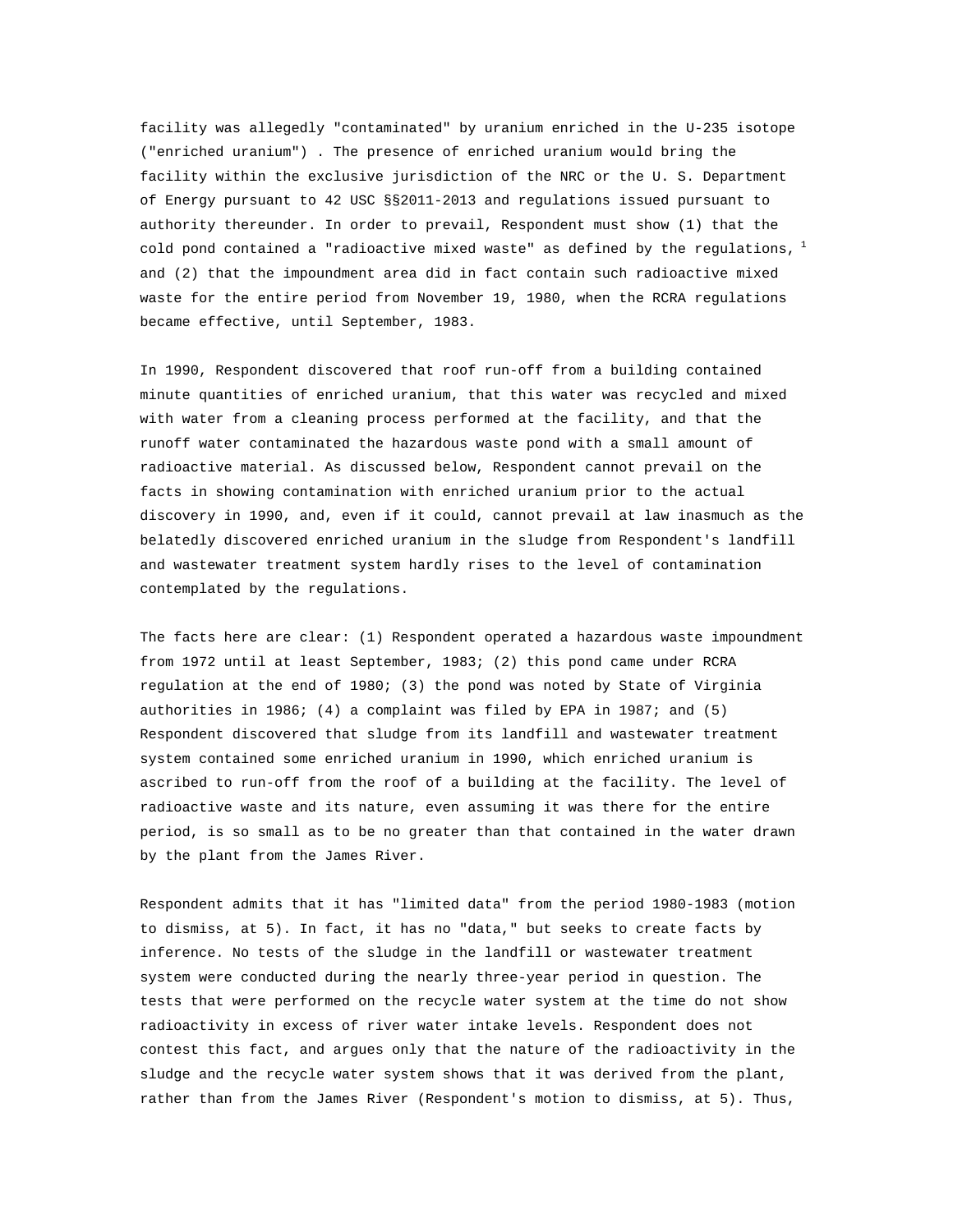there is no valid basis from which to infer that merely because sludge from Respondent's landfill or wastewater treatment system may show contamination with enriched uranium in 1989, that the pond was similarly contaminated in 1980, in 1983, or at any time in between.  $^2$  In an affidavit supporting Complainant's response to the motion to dismiss, not only are Respondent's inferences refuted, but strong inferences to the contrary are drawn by Complainant that the pond had no radioactive roof run-off from 1980 - 1983, or, that, if it did, the pond was not contaminated for this period (see Complainant's response to Respondent's motion to dismiss, and Ellison affidavit, at 3-16). Moreover, since the inference proposed by Respondent would lead to a result contrary to the intent of a remedial statute, such inference ought not to be drawn. Consequently, it is found that Respondent has failed to meet its burden of showing that the pond was contaminated with enriched uranium thoughout the entire period.

Second, the "contamination" here is such that, even if it did exist, it was not intended to be governed by the regulation, and so finding would not reach a rational result. The "contamination" here is basically non-existent [see Zeff affidavit (Exhibit 4) in support of motion to dismiss], since the radioactivity in the recycle water system is on the whole less than the radioactivity of the intake water from the James River and most surface water. The isotopic data on the sample of recycle water which Respondent submitted may not be conclusive (see Ross affidavit in support of Complainant's response; and see May 21, 1991, letter from NRC to EPA).  $3$  It is questionable also whether the enriched uranium in the analysis of sludge from the filter press relied upon by Respondent for its 1990 istopic examination is from roof contamination at all (Ellison affidavit, attached to Complainant's response to Respondent's motion to dismiss, at 17 ff) It must also be noted that in 1981 there was a spill which may have contaminated the recycle water independent from roof runoff or the pond (Ross affidavit at 3). It cannot seriously be contended that a hazardous corrosive waste pond has been "contaminated" by recycle water that is no more hazardous most if not all the time than typical river water. Remedial statutes such as RCRA, together with its implementing regulations, are designed to protect public health and the environment. They cannot be set aside lightly or found inapplicable on the basis of speculative inference alone. A preponderance of evidence does not exist when the only evidence consists of opposing inferences. The beginning and the end of the inquiry is that there is no specific evidence in Respondent's rebuttal of Complainant's *prima facie* case.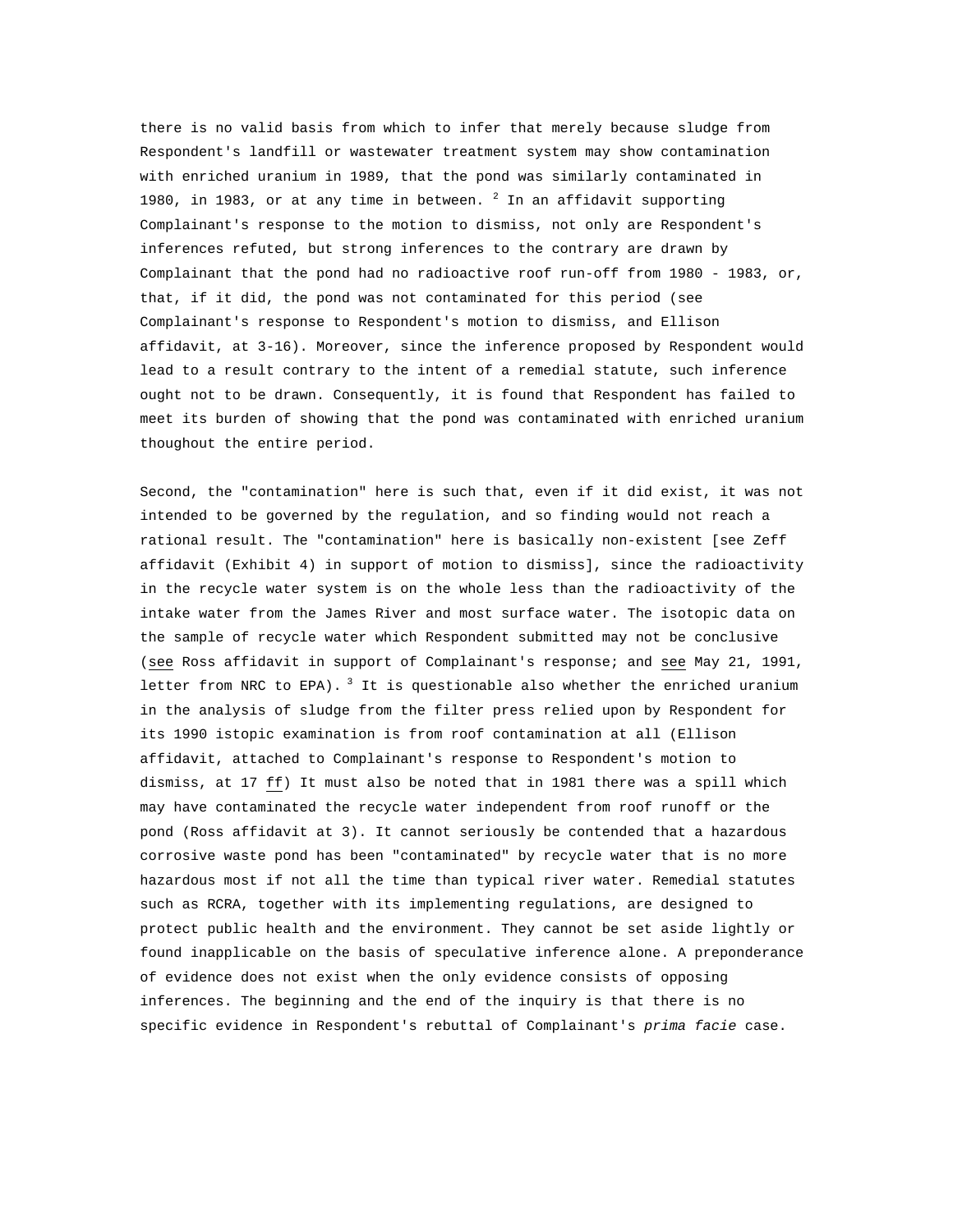For the reasons set out above, Respondent has failed to show that it is not subject to federal or state hazardous waste management regulations, and, consequently, the motion to dismiss must be denied.

Turning to Complainant's cross motion for "accelerated decision", no material facts relating to whether the pond was a hazardous waste facility subject to federal and state hazardous, waste regulation are at issue. In the motion to dismiss, Respondent admits that between 1973 and 1980 a surface impoundment "...used for the storage prior to treatment and discharge, of pickle acid waste...." was operated. It is further admitted that "... while it was in use, B & W assumed that the wastewater stored in the pond was non- radioactive . . . . "

The dispute between Complainant and Respondent through their witnesses is the level of reliability which can be placed upon Respondent's inference of contamination during the period in question. But as noted above, since there is no showing that the holding pond was "contaminated," Respondent'*s* defense could not prevail and the issue in controversy is not material; even if resolved in Respondent's favor, these inferences would not overcome Complainant's *prima facie* case.

Consequently, there are no material facts at issue and, even if they were found in Respondent's favor as inferences, would not defeat a motion for accelerated decision. Complainant is entitled to judgment as a matter of law as a consequence of there being no material facts at issue. Respondent has not only failed to show, but has demonstrated that it cannot show, that EPA lacks jurisdiction over this matter.

Accordingly, Complainant's cross motion for "accelerated decision" as to liability must be granted. It is held that there are no material facts at issue, that Respondent has not overcome Complainant's *prima facie* case, and that Complainant is entitled to judgment as a matter of law.

Last, Respondent has made several assertions which might well form the basis for a reduction of the penalty proposed in the complaint. It is noted that NRC relegated the violation of burying sludge containing U-235 in a landfill to one of its lowest penalty levels; any settlement discussions should take various circumstances into account.

The following findings are adopted in part from Complainant's Response to Motion to Dismiss and Motion for Accelerated Decision on Liability: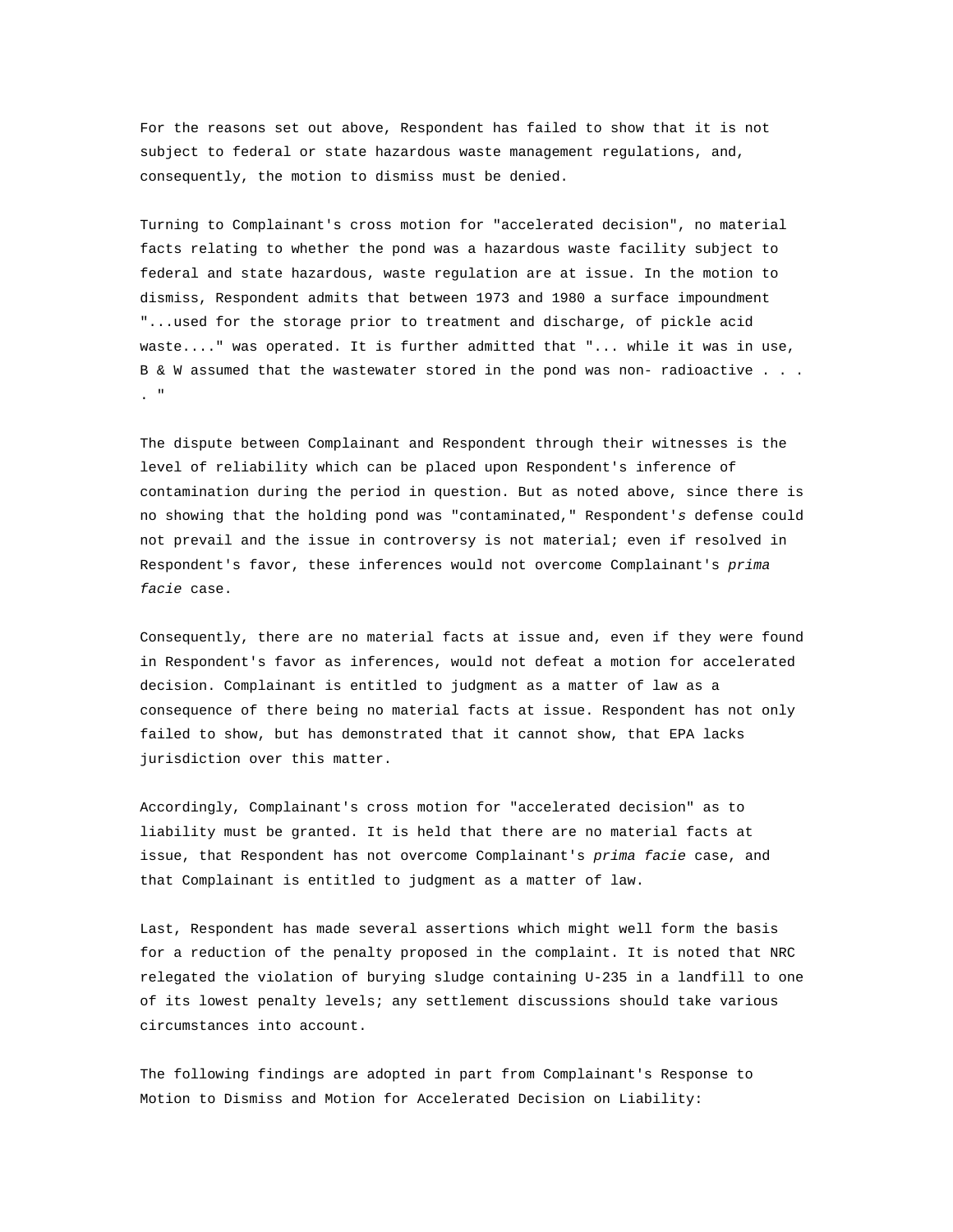#### FINDING OF FACTS AND CONCLUSIONS OF LAW

Respondent is subject to RCRA and regulations issued pursuant to authority, and to VHWMR. Respondent is a "person" as defined in VHWMR §2.134 (1984).

Respondent "pickles" (i.e., cleans) zirconium parts with a solution of nitric and hydrofluoric acids at its Lynchburg, Virginia, facility. From November 19, 1980, when the RCRA regulations became effective, until September 1983, Respondent stored the spent acid solution ("pickle acid waste") in a surface impoundment. The pickle acid waste was a corrosive hazardous waste (D002), as defined in VHWMR §3.00 (1984), 40 C.F.R. Part 261, (1984), VHWMR Part III (1986).

Respondent did not obtain a RCPA permit or interim status for the impoundment. The impoundment was discovered by the Virginia Department of Waste Management ("VDWM") during an inspection in 1986. By agreement with VDWM, EPA filed the complaint in this action and seeks, *inter alia*, closure of the impoundment in accordance with RCRA regulations.

It is found and concluded that Respondent cannot show that enriched uranium was present in the surface impoundment during the period 1980 to September, 1983; and that such material, even if present, was *de minimus* and did not rise to the level contemplated by RCRA and regulations promulgated pursuant thereto. Accordingly, it is found that the surface impoundment contained hazardous waste as charged, and is subject to regulation under RCRA.

It is concluded that, as charged in the complaint, Respondent violated §§ 3005(a) and 3010(a) of RCRA, 42 U.S.C.§§6925(a) and 6930(a); and §§11.01 (1984), 11.1 (1986), 4.02 (1984), 4.1.B (1986), 11.02.05 (1984) [11.2.0 (1986)], 10.02. 04 (b) (2) (1984) [10.1.D (2)(b)(1986)], 10.06.01 (a) (1984) [10. 5.A (1986) , 10.11.02(c) (1984) [10 . 10 . B. 3 (1986)]f 10.05.02 (1984) [10.4.B (1986)], 10.02.06(b) (1984) [10 . 1*.* F. 2. (1986) 1 1 10. 02 . 06 (d) (1984), [10. 1. F. 4 (1986) 1 , 10.02.07(d) (1984) [10.1.G.4 (1986)], 10.04.01 (1984) [10.3.A (1986)], 10.05.04 (1984) [10. 4 . D (1986) 1 , 10 .07. 03 (1984) [10. 6 . C (1986) 1 , 10 .07. 09 (1984) [10 .6. I (1986) ] , 10. 08 .02 and 10.0.03 (1984) (10.7.B and 10.7.C (1986)], 10.08.04 and 10 . 08. 05 (1984) , [10. 07.D and E (1986)] , 9. 08. 07 (1984) [9. 7.G (1986)] of VHWMR.

ORDER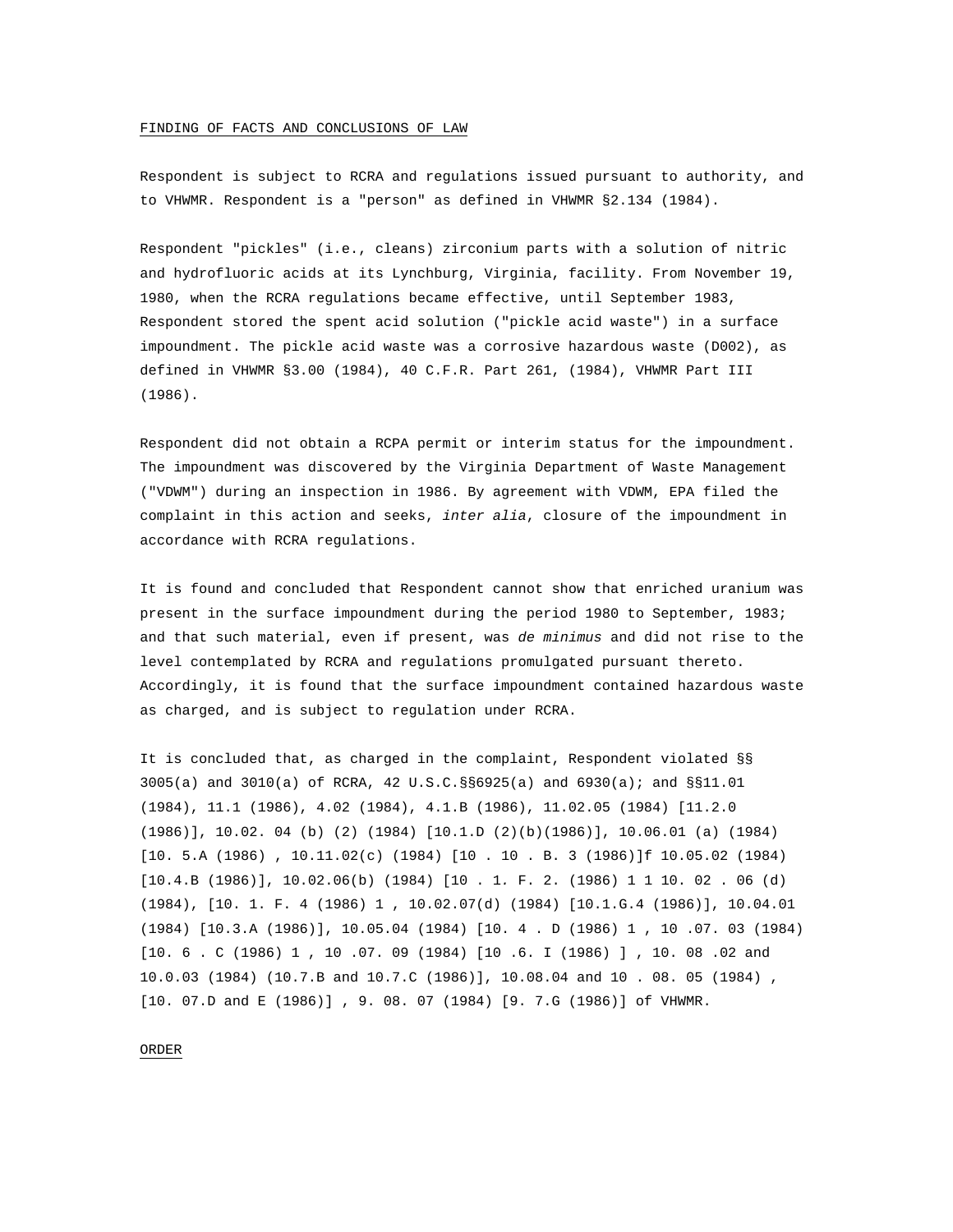It is ORDERED that Respondent's motion to dismiss be, and it is hereby, denied; and that Complainant's motion for "accelerated" decision as to liability be, and it is hereby, granted.

And it is FURTHER ORDERED that the parties shall confer for the purpose of attempting to conclude the settlement which once seemed at hand. They shall meet, confer, and report upon the status of this matter no later than January 30, 1992. Failure to observe the terms of this order will, in the absence of extraordinary circumstances--which do not include the possibly busy schedules of counsel--result in the matter being set for trial.

J.F. Greene

Administrative Law Judge

Dated :June 11. 1997

Washington, D.C.

 $^{\text{\tiny{\textup{1}}} }$  "Radioactive mixed waste" is defined as any "matrix containing a RCRA waste . . . and a radioactive waste subject to the Atomic Energy Act is a radioactive mixed waste." 53 Fed. Reg. 37,046, September 23, 1988.

 $2$  If the impoundment were not contaminated with enriched uranium at any time between November, 1980, until September, 1983, federal or state hazardous waste regulations would apply.

<sup>3</sup> Complainant's argument that the Federal Register notice is prospective and did not apply to pre-1988 hazardous waste ponds need not be reached for purposes of deciding these motions.

### CERTIFICATE OF SERVICE

I hereby certify that the original of this Order, was filed with the Regional Hearing Clerk and copies were sent to the counsel for the complainant and counsel for the respondent on June 12, 1997.

Shirley Smith

Legal Staff Assistant